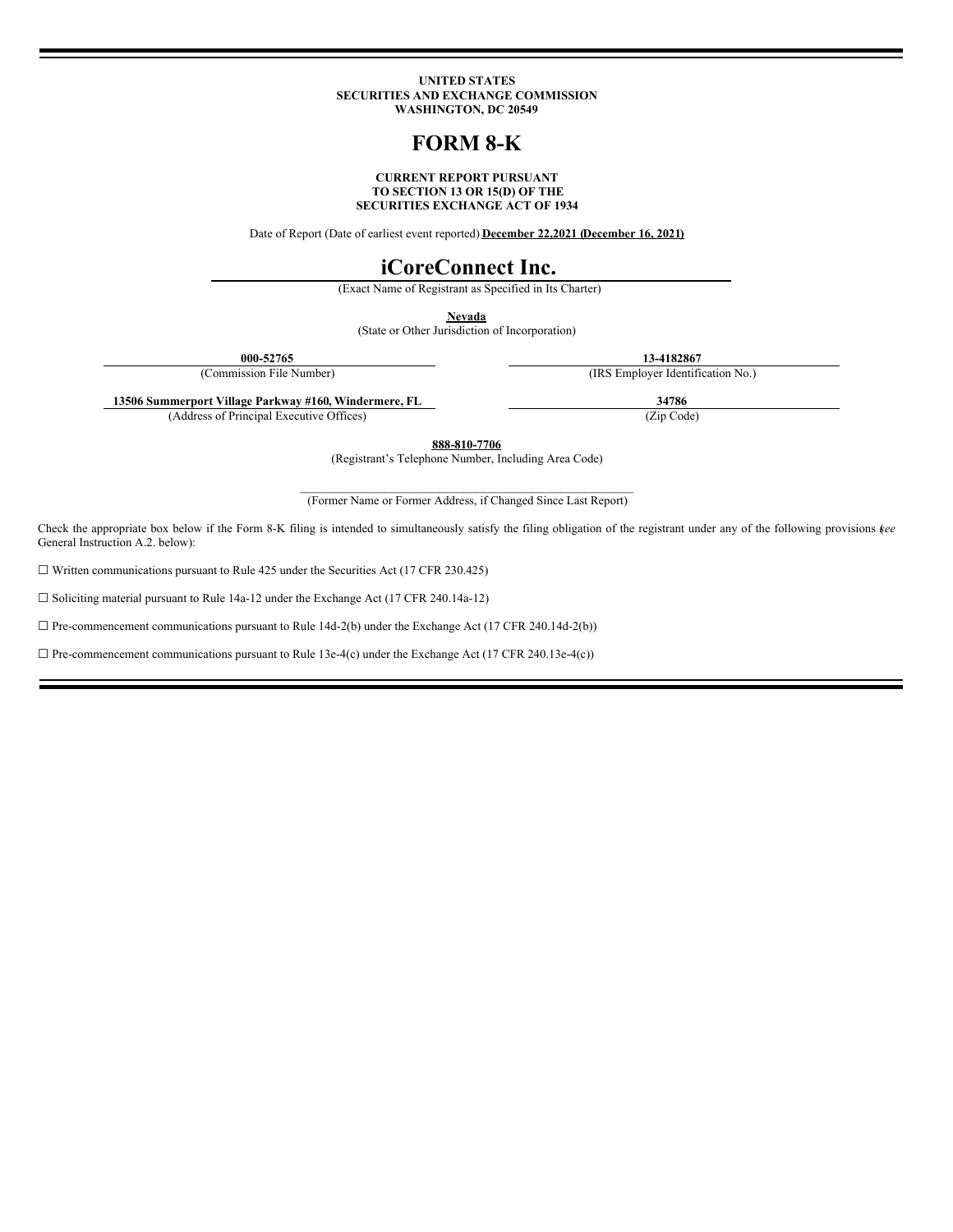#### **Item 4.01. Changes in Registrant's Certifying Accountant**

On December 16, 2021, the Audit Committee (the "Audit Committee") of the Board of Directors of iCoreConnect, a Nevada corporation (the "Company"), approved the engagement of MARCUM, LLP ("MARCUM") as the Company's independent registered public accounting firm for the Company's fiscal year ended December 31, 2021, effective immediately, and dismissed BF BORGERS CPA PC ("BORGERS") as the Company's independent registered public accounting firm.

BORGERS's audit report on the Company's consolidated financial statements as of and for the fiscal year ended December 31, 2020 did not contain an adverse opinion or a disclaimer of opinion and were not qualified or modified as to uncertainty, audit scope or accounting principles.

During the fiscal year ended December 31, 2020 and the subsequent interim periods through December 22, 2021, there were (i) no disagreements (as described in Item 304(a) (1)(iv) of Regulation S-K and the related instructions) between the Company and BORGERS on any matter of accounting principles or practices, financial statement disclosure, or auditing scope or procedure, which, if not resolved to BORGERS satisfaction, would have caused BORGERS to make reference thereto in their reports on the financial statements for such year, and (ii) no "reportable events" within the meaning of Item  $304(a)(1)(v)$  of Regulation SK.

The Company provided BORGERS with a copy of the disclosures it is making in this Current Report on Form 8-K. We have requested that BORGERS furnish us with a letter addressed to the Commission stating whether it agrees with the above statements. A copy of this letter is included herewith as Exhibit 16.1.

During the fiscal years ended December 31, 2020, and 2019, and the subsequent interim periods through December 22, 2021, neither the Company nor anyone acting on its behalf has consulted with MARCUM regarding (i) the application of accounting principles to a specific transaction, either completed or proposed, or the type of audit opinion that might be rendered on the Company's financial statements or the effectiveness of internal control over financial reporting, and neither a written report or oral advice was provided to the Company that MARCUM concluded was an important factor considered by the Company in reaching a decision as to any accounting, auditing, or financial reporting issue, (ii) any matter that was the subject of a disagreement within the meaning of Item 304(a)(1)(iv) of Regulation S-K, or (iii) any reportable event within the meaning of Item 304(a)(1)(v) of Regulation S-K

#### **Item 9.01. Financial Statements and Exhibits**

#### Exhibit 16.1 Letter from BF [Borgers](#page-3-0) CPA PC

Exhibit 104 Cover Page Interactive Data File (embedded within the Inline XBRL document)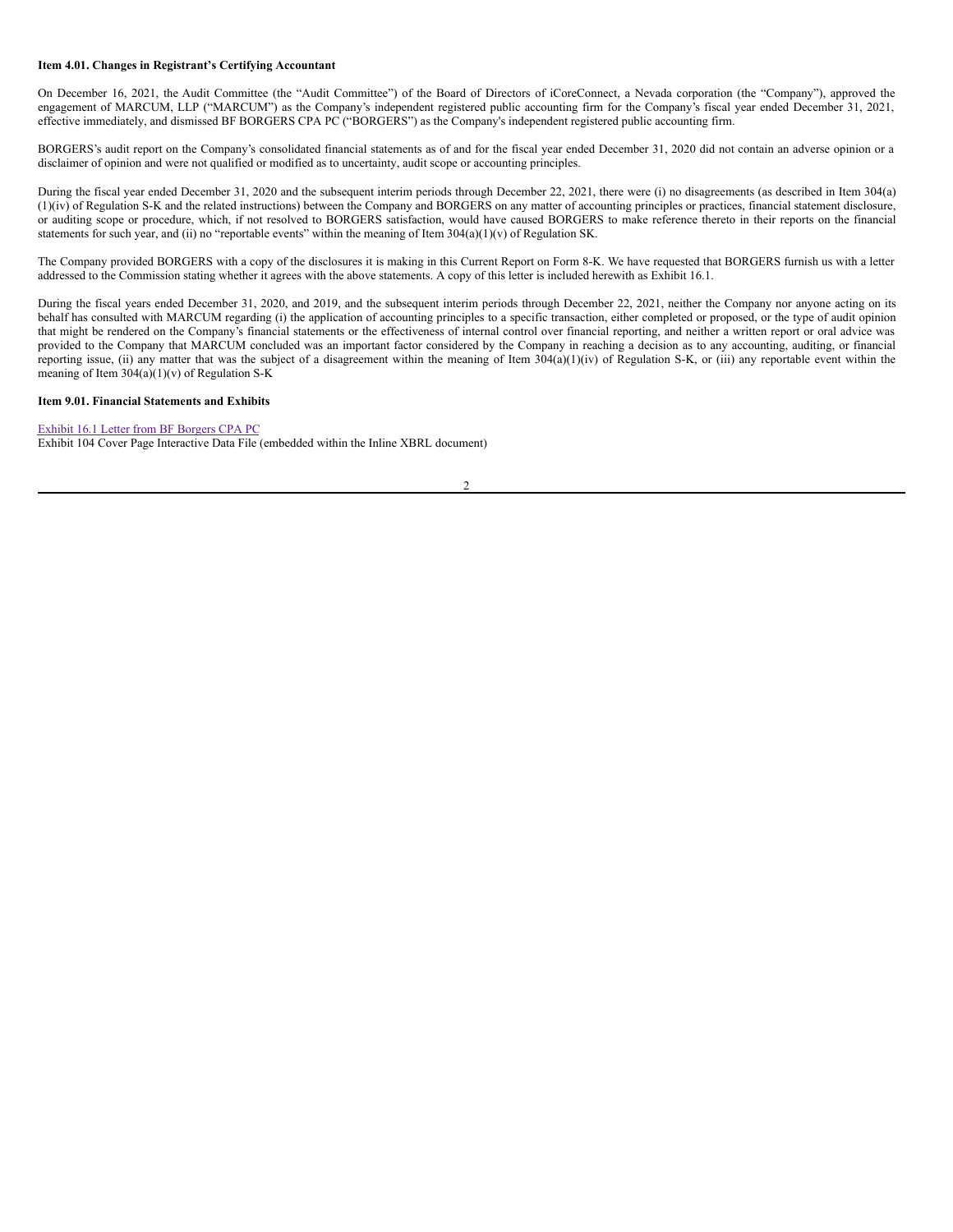#### **SIGNATURE**

Pursuant to the requirements of the Securities Exchange Act of 1934, as amended, the Registrant has duly caused this report to be signed on its behalf by the undersigned, hereunto duly authorized.

Dated: December 22, 2021 **By:** */s/ Robert McDermott* 

# **iCORECONNECT INC.** (Registrant)

Robert McDermott President and Chief Executive Officer